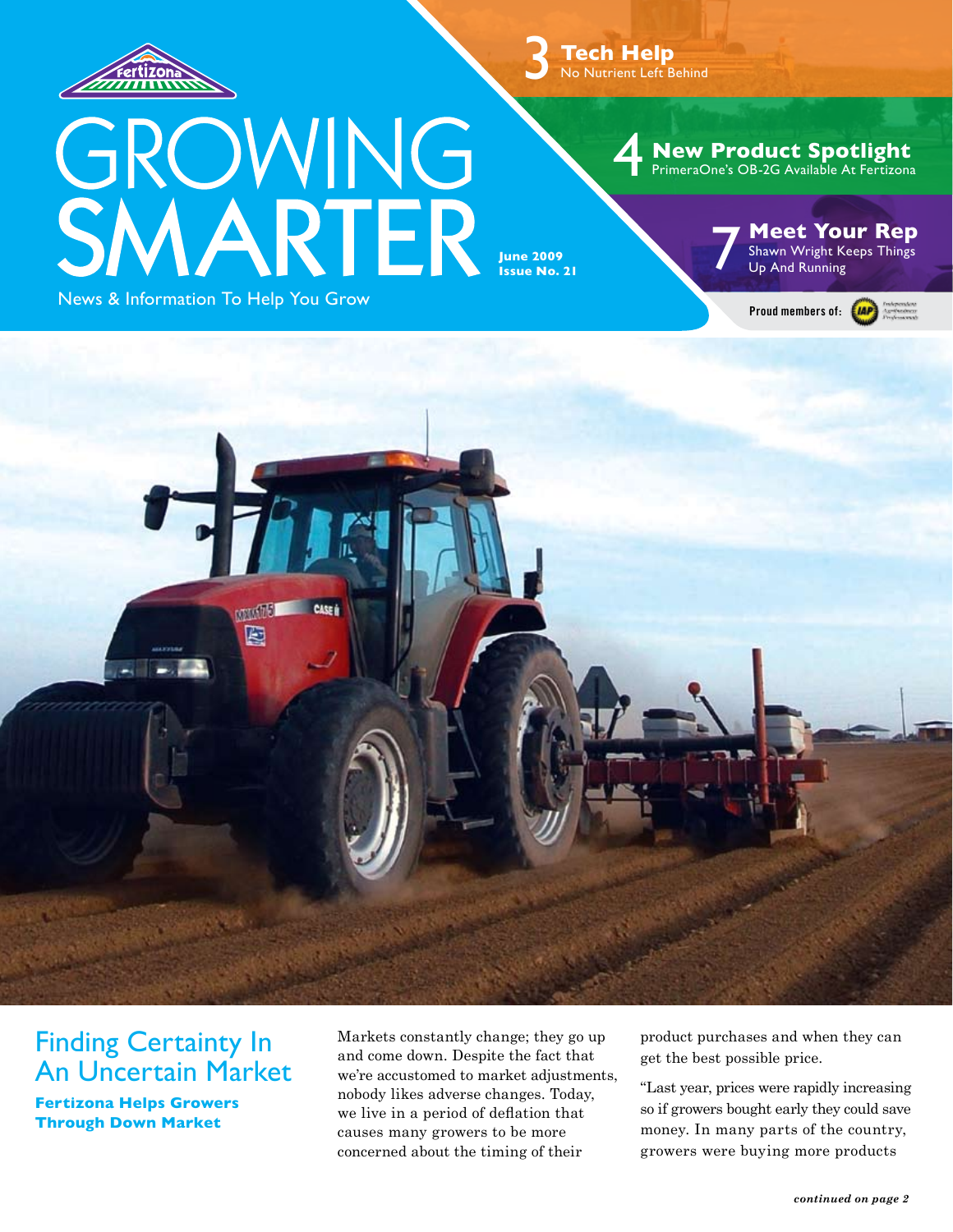

What A Difference A Year Makes

A new president. Lower fuel and commodity prices. The cost of fertilizer is coming down almost daily. And, prices of key crop chemicals are starting to decrease.

We live in a deflationary time. Local farm commodities, such as hay, have come down \$100 per ton from the historic highs of last year—driven by lower milk prices. This has caused much uncertainty in the commodity markets and the farming community, and indecision among branches of the agricultural community.

We can't lose sight of the fact that we must live within the boundaries given to us. We can't focus on the "what-if" possibilities or scenarios of last year's market. We must move forward with

what we have. Ultimately, growers need to continue farming, stay focused, adapt to the new, ever-changing economy and farm smart.

To quote former Secretary of Defense Donald Rumsfeld, "You go to war with the Army you have, not the Army you want."

We're in this situation together. At Fertizona and Compton Ag Services, our customers are our livelihood and our job is to help you make a profit.

**-Jim Compton President, Fertizona and Compton Ag Services**

#### *cover story continued*

than necessary and storing the extra for future use," says Dennis Osborn, Crop Protection Sales Manager, Fertizona. "With the market conditions we're experiencing this year, prices are gradually deflating. Growers should ask themselves if they are buying inputs out of need or because that's what they've always done."

### **Continue Growing In Down Economy**

It's normal to feel uneasy about the current state of the market. However, regardless of market fluctuations, it's important that growers continue to invest in their operation.

"During tough economic times there's a tendency to cut back and not spend the necessary money for growing," explains Dennis. "It's important for growers to continue growing; they just need to go about it in a smart and deliberate way."

### **Fertizona Offers Smart Solutions**

Fertizona and Compton Ag Services have numerous resources available to help growers through this down market.

Pest Control Advisors (PCAs) and Sales Staff can work with growers through every stage of growing, including planning. PCAs will work with growers to find the right amount and blend of fertilizer for optimum crop input. They can also assess fields based on crop history.

"Assessing fields based on what crops were grown there before allows us to help growers piggy back on available nutrients left behind in the soil," explains Dennis. "Fields rotated from alfalfa, for instance, are an excellent source of nitrogen."

Soil samples are another economical solution that can help growers save money. Soil sampling, for example, measures the nutrient status and is used to determine an appropriate fertilizer application plan.

"Soil samples are a great investment," Dennis says. "They can be simple or complex, depending on budget, and range in price from \$40-\$140. They measure all major nutrients. Complex samples can even measure other nutrients, minerals and carbonate levels."

### Use Fertizona As A Resource

Fertizona can partner with our customers to help them through depressed market periods. With branches across Arizona and California and even Mexico, Fertizona and Compton Ag Services offer growers the collective knowledge of experts in these areas. There are numerous resources available, most free of charge, so if you have concerns just ask!

*Contact your local Fertizona or Compton Ag Services location for more details.*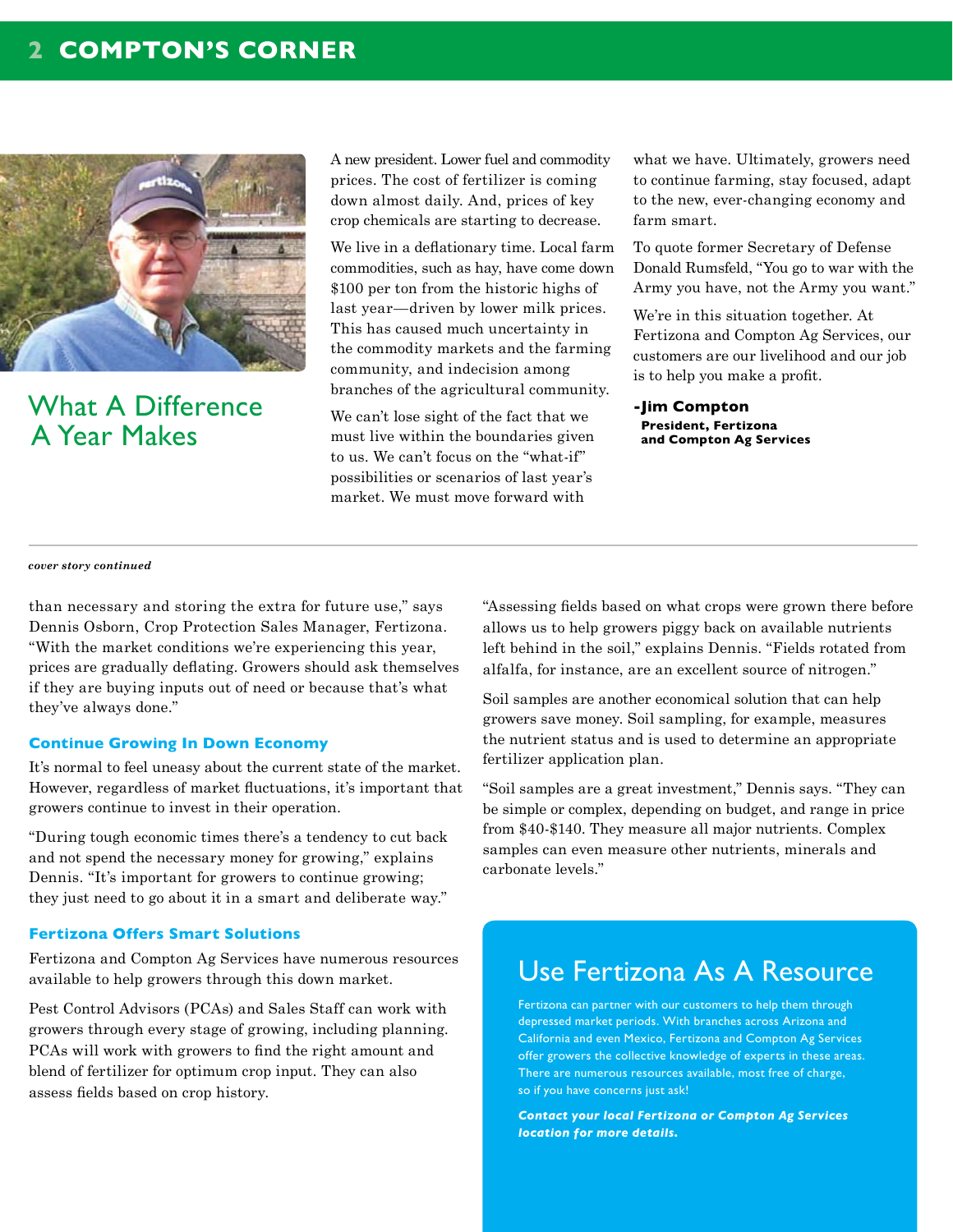### No Nutrient Left Behind

### **Utilizing The Nitrogen That Remains After An Alfalfa Harvest**

Alfalfa is a crop that produces its own nitrogen, which is manufactured in the root profile during the growing season. When growers remove or rotate alfalfa crops, the nitrogen it produced remains in the soil and is available for use on crops planted the next growing season.

"Nitrogen carryover from an alfalfa rotation remains in the soil until it goes through denitrification or until it is used by another source," explains Tom Montoya, Manager, Fertizona-San Tan. "Typically, anywhere from 50-80 pounds of nitrogen per acre remain in the soil after a good stand of alfalfa is removed."

### **What This Means To Growers**

Growers are able to reuse the carryover nitrogen when planning for the following growing season. Alfalfa is harvested into the fall and rotated to wheat or barley in the winter or cotton in the spring. Growers are able to use the remaining nitrogen for the next crop.

"When planning a fertilizer program for our growers, the nitrogen remaining in the soil after the alfalfa is rotated is factored into the program," Tom says. "If a grower is rotating to wheat, 225-300 pounds of nitrogen per acre is required to make good yield with high protein levels. If they have 50 pounds per acre remaining from a previous alfalfa harvest, they can use that on the crop and they won't have to apply as much fertilizer."

### **Getting Maximum Benefits**

Soil samples are a great way to measure exactly how much nitrogen is remaining in the soil. The results of a soil sample give growers and Pest Control Advisors a good idea of what they have available in their soil and it helps them determine how much fertilizer they need to apply for the next crop.



Growers can reuse carryover nitrogen from alfalfa when planting the next season.

"Being aware of their situation is the best thing a grower can do," says Tom. "Knowing what's in the soil before the season starts will give growers an idea of additional inputs needed. This will allow them to accurately budget for those additional expenses."

*Contact your local Fertizona or Compton Ag Services office for more information.*



**You can mix Furst Liquid with insecticides and herbicides as well as mepiquat chloride.** 

**Furst Liquid contains nitrogen from protein hydrolysates that facilitates the utilization of nutrients. Adding up to one pint of Furst Liquid per acre per application in compatible tank mix combinations will give your plants an extra boost and help keep them healthy.** 



**Since you'll already be going into the field to apply herbicide, adding Furst Liquid doesn't require additional labor to apply. The cost of the product is the only added expense.**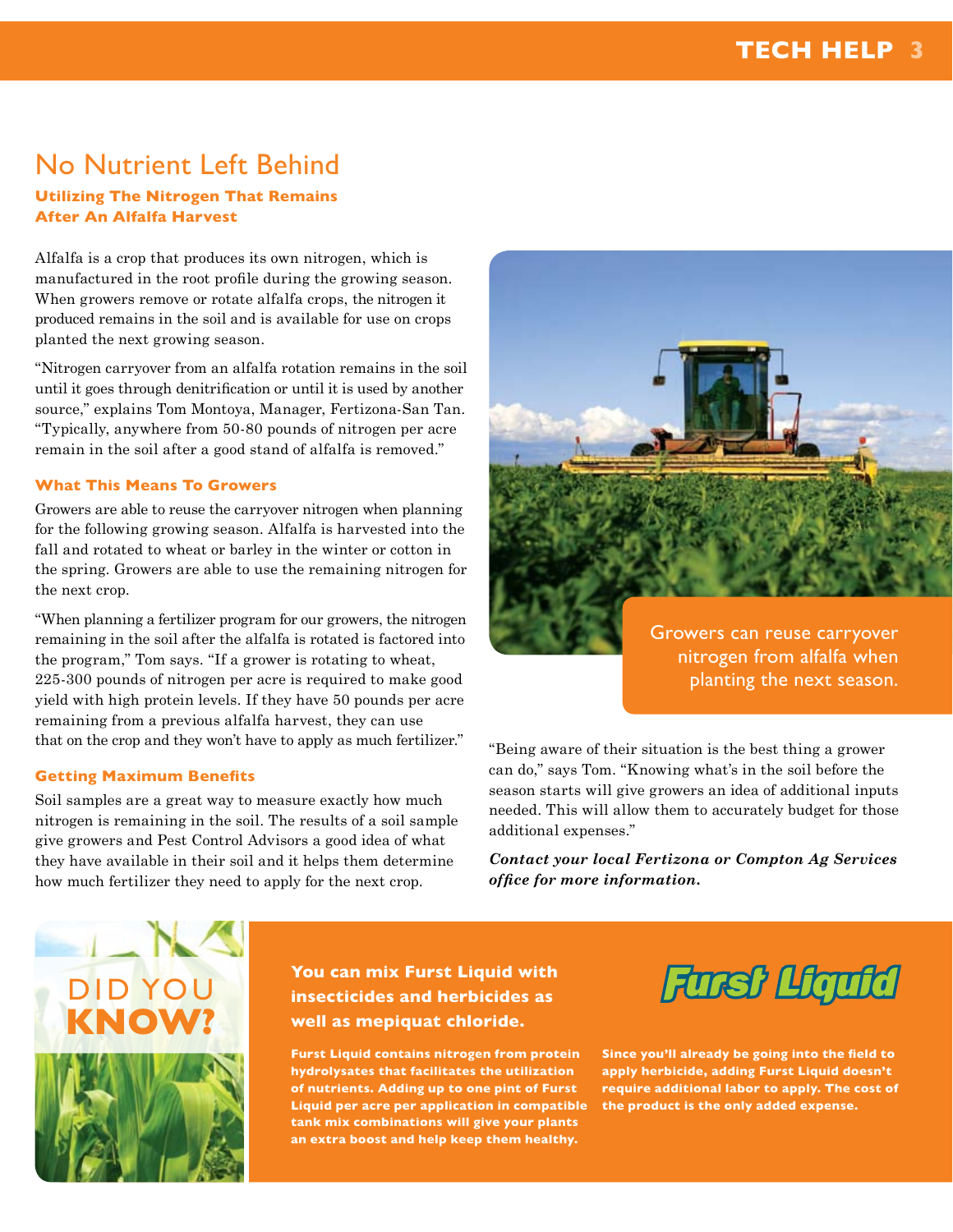### PrimeraOne's OB-2G Available At Fertizona

### **Herbicide Controls Grasses And Broadleaf Weeds**

As a member of PrimeraTurf®, Inc., a purchasing co-op for independent distributors in the turf and ornamental business, Fertizona offers the full line of PrimeraOne products, including its newest product OB-2G.

PrimeraOne's OB-2G, a granular form of oryzalin and benefin, is a selective pre-emergence herbicide used to control certain annual grasses and broadleaf weeds. Perfect for commercial and residential use, OB-2G is applied on golf courses, landscape ornamentals and established tall fescue and warm-season turfgrass.

"OB-2G is used for pre-emergent weed control and gives excellent control of annual grasses and broadleaf weeds," says Craig Allen, Manager, Fertizona-Fennemore. "Users apply it like a fertilizer and then water it into the landscape or turf or wait for rain to water it in. OB-2G won't damage plants or landscapes already in place and it won't lose its efficiency while waiting to be watered."

Fertizona has been carrying PrimeraOne's OB-2G since March 2009. Currently, the product is available in 50-pound bags. Each 50-pound bag will cover approximately 13,000 square feet of landscape (or 1∕3 of an acre). It can be used every six months to control weeds.

"Fertizona's membership in PrimeraTurf allows us to offer top-quality products, like OB-2G, to our customers," says Craig. "The PrimeraOne brand gives our customers access to premier supply sources."

Backed by the distributors who belong to PrimeraTurf, PrimeraOne products originate with some of the most reputable manufacturers in the business.

### **PrimeraONE PrimeraOne's OB-2G At A Glance**

- Great for commercial and residential use.
- Granular form of oryzalin and benefin.
- Selective pre-emergence herbicide used to control certain annual grasses and broadleaf weeds.
- Applied on golf courses, landscape ornamentals and established tall fescue and warm-season turfgrass.
- Available in 50-pound bags. One 50-pound bag will cover approximately 13,000 square feet of landscape.
- Can be used every six months to control weeds.

Currently, the PrimeraOne label is applied to off-patent plant protection and calcined clay products. However, PrimeraTurf is exploring expansion of the PrimeraOne brand to other products, including liquid and dry fertilizers.

*Contact Craig Allen at 623-935-4252 for more information.*

## **What's New**

**Fertizona expanded its selection of turfgrass. In addition to Blackjack Bermudagrass, Fertizona is selling the following Pennington Seed® turfgrass varieties:**

#### **Sultan**

- **> Increased density.**
- **> Fine leaf for ball support.**
- **> Moderate cold tolerance.**
- **<sup>&</sup>gt; Quick recovery rate from damage.**
- **> Dark green in color.**

#### **Sovereign**

**<sup>&</sup>gt; Tolerates low cutting heights and cold weather. <sup>&</sup>gt; Displays a fine green color.**

**Bermuda Triangle > Three-way blend.**

#### **Sahara**

- **<sup>&</sup>gt; Finer than common Bermudagrass.**
- **> Drought tolerant.**
- **> Great warm-season choice.**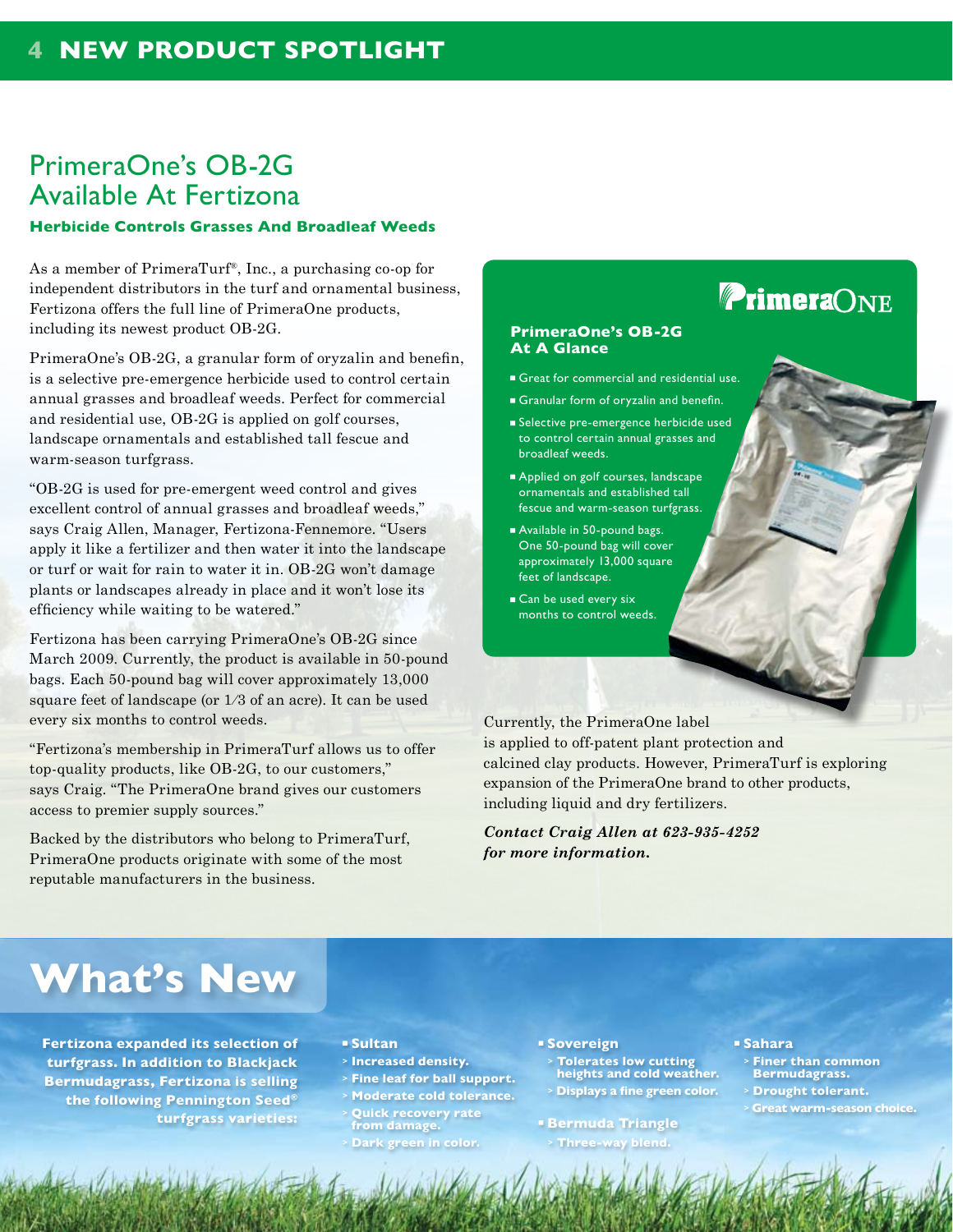### **OPERATIONS OVERVIEW 5**

### Sundance Farms Seizes Opportunities To Improve Efficiency

### **Family-Owned Farm Overcomes Challenges, Increases Productivity**

Running a family farm provides numerous benefits. It's full of traditions, innovations and opportunities. Sundance Farms is one family-owned farm that has capitalized on opportunities to improve its operation and increase its productivity.

David Wuertz is General Manager of Sundance Farms, a secondgeneration farm in Coolidge, Ariz. This 3,000-acre farm has 15 full-time employees and grows wheat, cotton, alfalfa and seedless watermelons.

David's father, Howard purchased Sundance Farms in the 1950s and David grew up helping his father on the farm. After graduating from the University of Arizona with a degree in plant science, David began farming full time with his father.

"I've been in the agriculture industry my entire life," David says. "I grew up on the farm and I always knew I wanted to farm after college."

### **Increasing Efficiency**

Sundance Farms utilizes a permanent sub-surface drip irrigation system. Sub-surface drip systems allow growers to apply the correct amount of water at the right time, resulting in minimal waste and increased yields.

"There are very few farms in the country that operate 100 percent on sub-surface drip," explains David. "Sundance Farms grows a variety of crops, all on a permanent sub-surface drip system."

The farm began experimenting with sub-surface drip in 1976 and started using it permanently in 1980. Traditionally, drip systems had to be pulled out and replaced with conventional flood irrigation systems when growers rotated fields from cotton to wheat.

"We found a way to place the drip tape eight inches below the finished bed height," says David. "By doing that, we are able to rotate crops on that system, we don't have to pull it out and replace it with a traditional irrigation system."

After Sundance Farms discovered how to permanently use subsurface drip, they needed tillage tools that could farm over the system. Howard invented the tools they needed.

"My father created and patented six tools," says David. "These tools allowed us to farm over the sub-surface drip system. Once we implemented them at Sundance Farms, we were able to sell them to other growers."



#### **Overcoming Challenges**

Controlling costs is a major challenge in farming. However, it's a challenge that Sundance Farms has met head on. Many of the tillage tools Howard created use less horsepower than traditional tillage tools and can accomplish many operations in one pass. They also allow growers to be more productive in the field.

"Managing costs is a huge challenge for us," says David. "It's important to keep costs down as much as possible while still keeping yields up; growers can't lower costs to the point where they start to sacrifice yield."

Sundance Farms established a relationship with Fertizona in 1985. Today, Fertizona supplies them with all of their fertilizers, pesticides and non-specialty seed.

"Fertizona is a one-stop shop, they take the worry out of insect, weed and disease control," David says. "Getting all my fertilizers and pesticides from Fertizona helps me manage costs and allows me to be as efficient as possible."

> "It's important to keep costs down as much as possible while still keeping yields up; growers can't lower costs to the point where they start to sacrifice yield."

> > - David Wuertz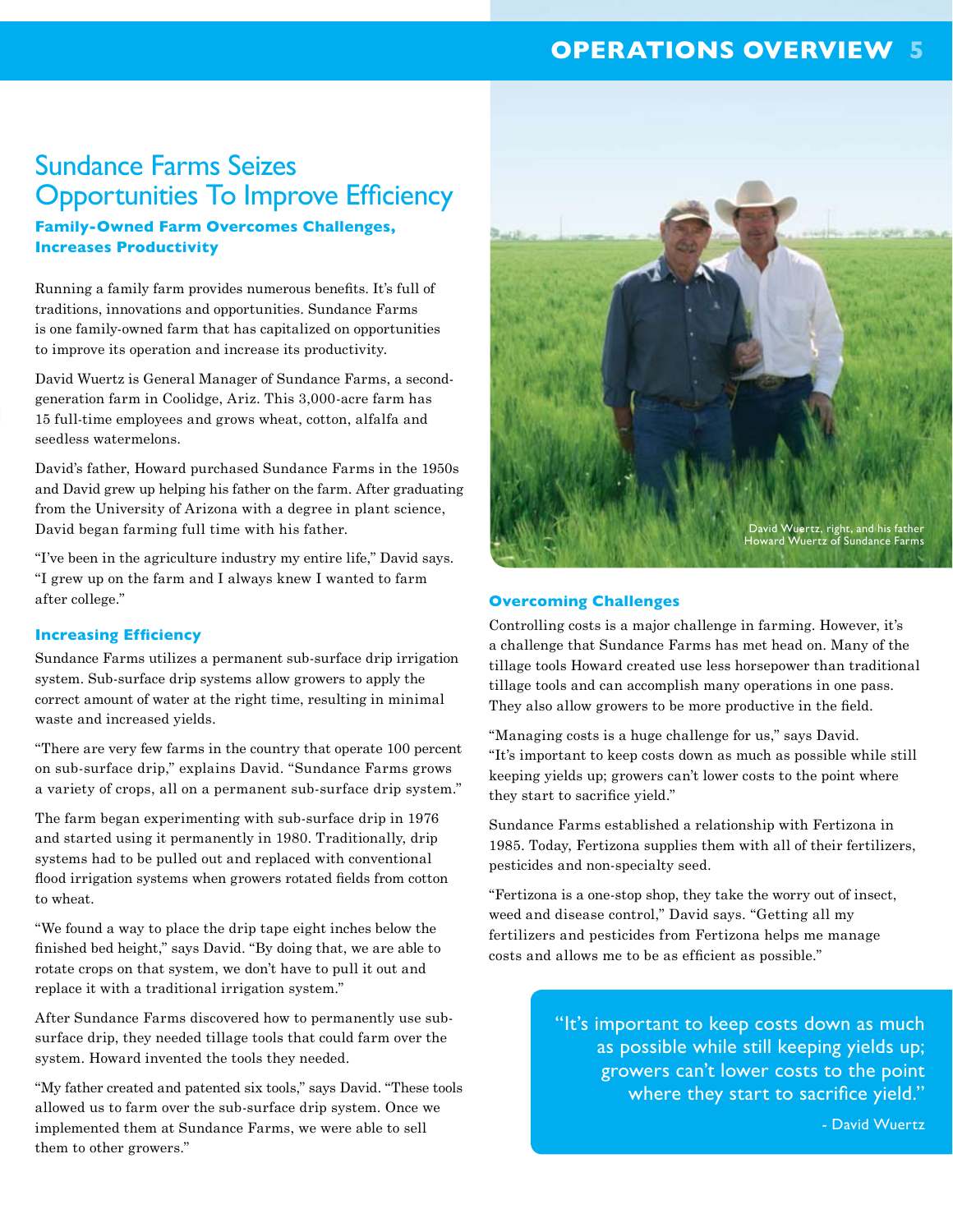### **6 PERFORMANCE PROFILE**

### Adding Foliar Fertilizers To A Traditional Fertilizer Program

**Give Plants A Boost With Ferti-Gro Micronutrient Supplements**



In today's economy, everybody is looking to cut back on unnecessary expenses and learn how to do more with less. Growers are no exception.

There are numerous techniques growers can use to manage input

costs and several easy ways to

achieve additional benefits from products growers already use. Fertizona's line of micronutrient fertilizers, for example, are used to enhance nutrient uptake and improve crop quality and don't require additional labor to apply.

"Ferti-Gro 20-20-20 and 10-45-10 are excellent multi-nutrient supplements that can be used to complement a traditional fertilizer program," says Tom Montoya, Manager, Fertizona-San Tan.

### **Simple Application**

Ferti-Gro products supplement growers' regular fertilization schedule and are either foliar-applied or applied through a drip irrigation system.

Added to an existing fertilizer program, Ferti-Gro foliar fertilizers are used to make plants healthier. These products give plants an extra boost of nutrients and they don't require extra labor to apply. This makes them an economical way to give crops nutrients they can use to stay healthy and green.

"Growers are already going into the field and running their tractors to apply herbicides," explains Tom. "Adding a foliar micronutrient fertilizer to their herbicide doesn't require a second application. The only cost to growers is the low cost of the product."

### **Micros Provide Maximum Benefits**

Foliar fertilizer applications are used as a supplemental method of feeding to help correct marginal nutrient deficiencies and enhance crop quality. They are important for healthy plants and provide a quick green up.

"Ferti-Gro 20-20-20 and 10-45-10 are excellent multi-nutrient supplements that can be used to complement a traditional fertilizer program."

"Foliar-applied Ferti-Gro 20-20-20 and 10-45-10 contain a little bit of everything," explains Dennis Osborn, Crop Protection Sales Manager, Fertizona. "They have trace amounts of zinc, iron, manganese, boron, molybdenum and copper—just enough to spoon feed the plants and keep them healthy."

Fertizona's line of micronutrients has been evolving over the years in response to the changing needs of growers and plants. The micronutrients developed at Fertizona are tailored to the specific nutritional needs of plants and are designed to create the best possible atmosphere for growing crops.

These products are recommended for use on field, vegetable, fruit, nut, vine and berry crops as well as on turf, golf courses and ornamentals.

*For more information, contact your local Fertizona or Compton Ag location.*

### Lignosulfonates Treat Specific Plant Deficiencies

When it comes to plant health, minor nutrients are just as important as major nutrients. Fertizona offers a line of lignosulfonates designed for balanced plant nutrition. Available as a liquid, 'lignos' are foliarapplied micronutrients used to treat specific deficiencies in plants.

"We use various lignos when we're writing a prescription for a plant deficiency," explains Dennis. "Plants are typically deficient in high production areas because nutrients have been depleted from the soil. Based on results from petiole and soil samples, we recommend the best micronutrient to correct the deficiency and keep plants strong and healthy."

*These minor nutrients are compatible with many fertilizers. For more information, talk to your Fertizona or Compton Ag representative.*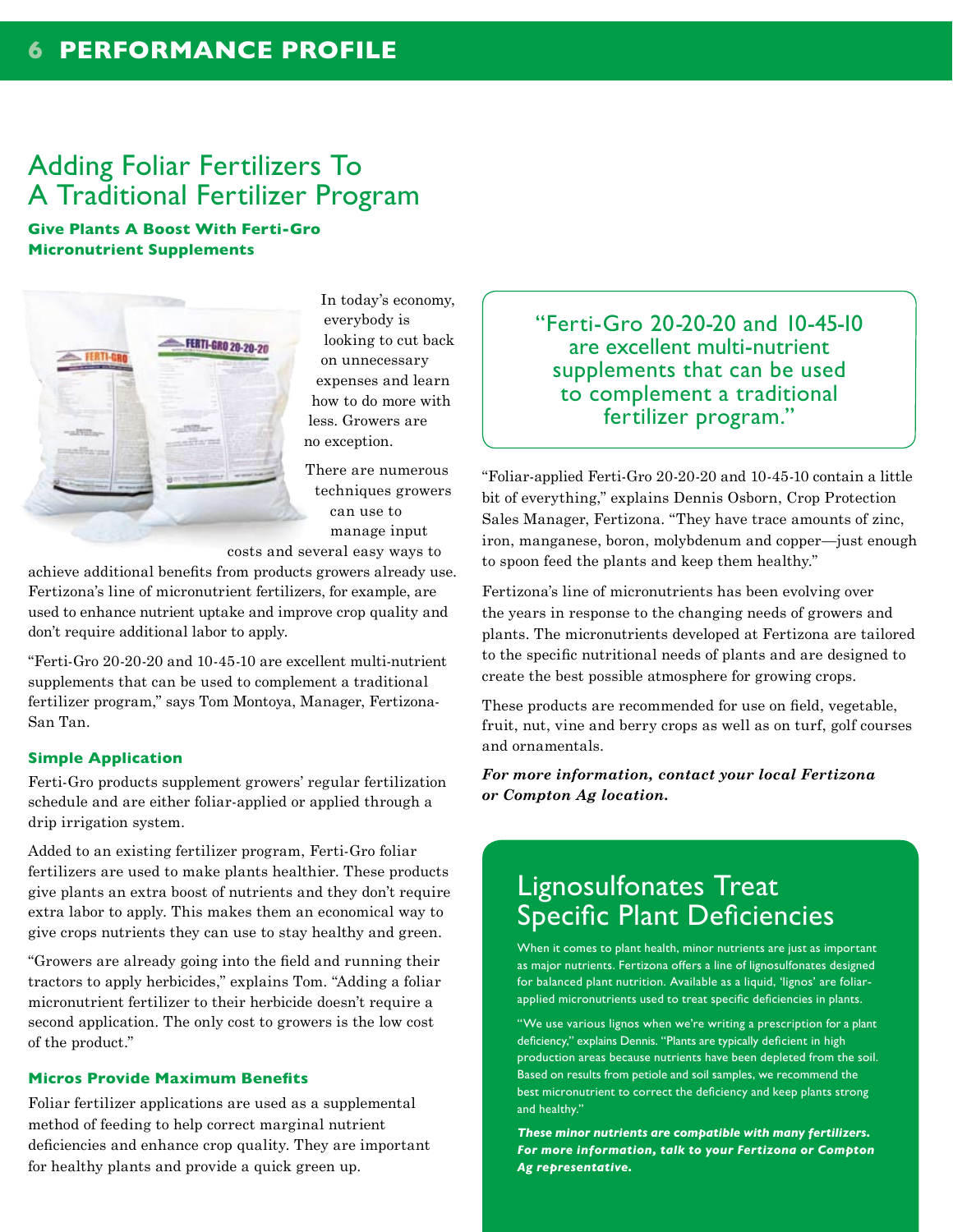### Working With Growers **Shawn Wright Keeps Things Up And Running**

As the manager of Fertizona-Thatcher, Shawn Wright not only runs the branch and oversees its team of employees, he also serves as a salesman and crop consultant for growers in the area.

Fertizona's Thatcher location covers the entire Gila Valley and spans west to the San Carlos Apache Indian Reservation and east into New Mexico. Shawn is no stranger to this area he was born in Safford, Ariz., raised in Pima and he attended Eastern Arizona College.

"I'm the fifth generation in the Gila Valley," Shawn says. "I always knew I wanted to stay in this area and work in agriculture."

### **Looking Out For Growers**

Shawn has been the manager in Thatcher for one year and has been working at Fertizona four years. He enjoys working one-on-one with growers and helping them run effective operations. Shawn's team recently helped a grower overcome an infestation of alfalfa weevils. When the weevils were discovered, Shawn immediately recommended an effective pesticide plan and set up an airplane to spray the crops and eliminate the pests.

"We were able to catch the weevils before too much damage was done," Shawn explains. "If left untreated, weevils can destroy an entire cutting of alfalfa."

### **Overcoming Challenges**

Growing in Thatcher presents many challenges. One challenge is the strict water restrictions. Growers are limited on the amount of water they can use each year, making effective watering crucial.

"Growers are limited to six acre-feet of water per year on their crops," explains Shawn. "We're working with growers to help them manage their operations on these stringent restrictions. Some growers are switching to drip irrigation and we're working with them to find the best fertilization and pest control programs for these systems."

### **Riding Out The Storm**

Shawn says it's important for growers to be directly involved in their fertilizer and pest control programs. He advises them to ask their Fertizona representative if they have any questions.



"I encourage all growers to work closely with their Fertizona representative to find economical solutions and products that will help them through this rough time."

-Shawn Wright

"Times are tough, especially for growers," explains Shawn. "I encourage all growers to work closely with their Fertizona representative to find economical solutions and products that will help them through this rough time."

When Shawn isn't working hard at Fertizona, he enjoys roping and spending time with his wife and their five children at their home in Eden. He also manages a 6,000-acre cattle ranch in the Gila Valley.